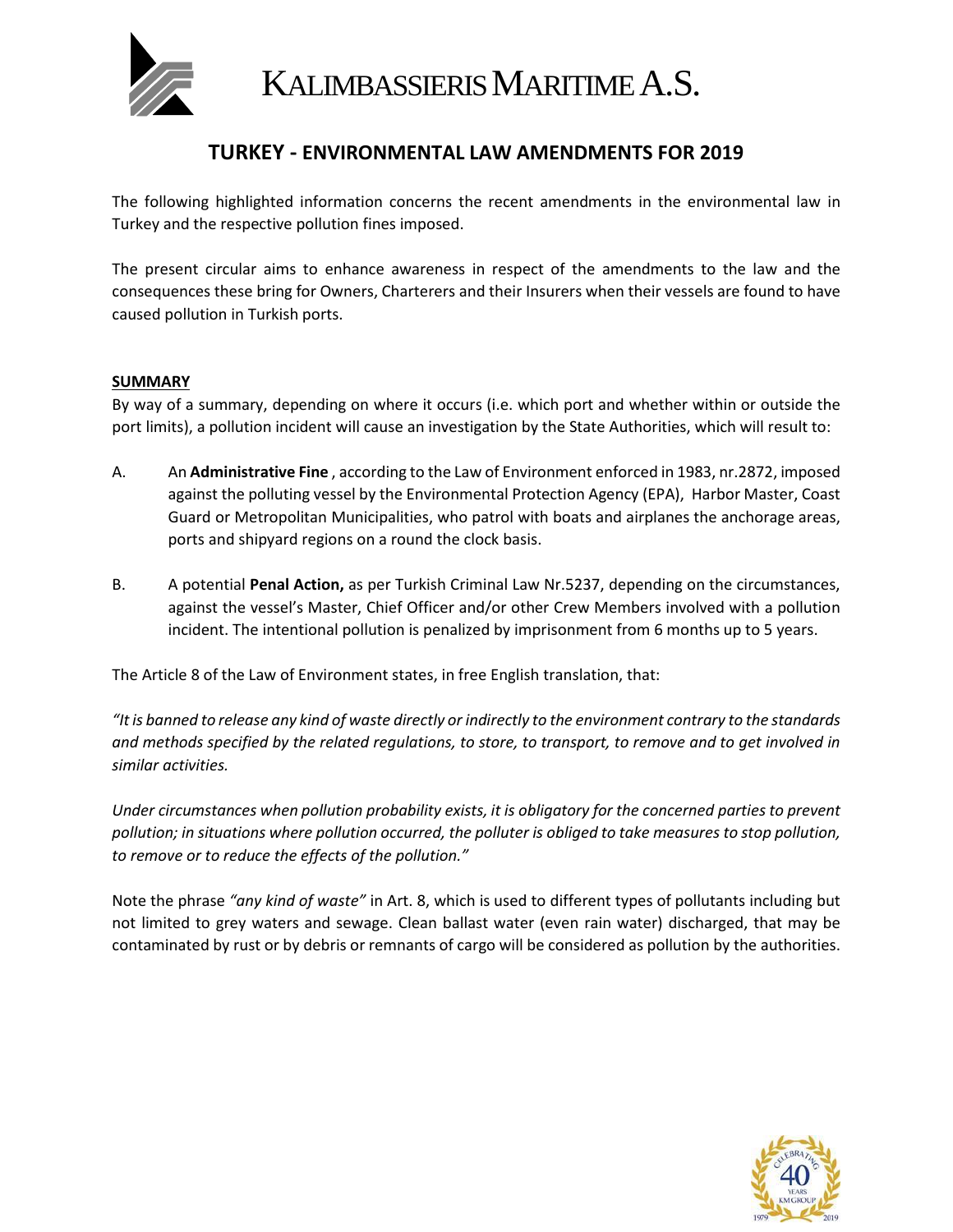

# KALIMBASSIERIS MARITIME A.S.

#### **RECENT FINE LEVELS AMENDMENTS**

By means of the latest amendments made by the Ministry of Environment and Urbanization, which were put in effect on the 10th December 2018, and further increased by The Ministry of Treasury and Finance as of the 1st of January 2019, the administrative fine levels have been raised excessively, in comparison to the previous rates. It is assumed that the considerable increases were made with the scope to maintain the deterrence of fines after the recent devaluation of Turkish currency (fines are expressed in Turkish Lira).

The Administrative fines are customarily imposed, depending on the following criteria: a) Type of the vessel, b) gross tonnage, c) nature of the pollutant and d) whether the vessel has been involved in to similar pollution acts in the past.

According to the most recent amendments to the law, the fines will from now on also depend on whether they are imposed against "institutions, organizations and businesses", in which case the remarkably increased fine rates, which we tabulate below, **will be tripled!.** The critical point in this new provision is that a vessel or ship management company is considered to be an "organization" or "business", forming basis for the fines to be tripled.

A comparison of the new rates with the former ones is made in the appended tables *("Turkey Amended Pollution Fines 2019"*).

#### **PRECAUTIONARY ADVICE**

- **Expecially for the vessels regularly and frequently calling Turkish Ports, it is recommended to make** necessary modifications to allocate convenient tank(s) to collect cargo hold wash water, sewage, galley and grey water.
- If the source of a pollution is another vessel and/or shipyard or any other party, it is recommended to take photos and videos, to be used as evidence in a potential defense.
- When the vessel is in a shipyard, Crew watch is important to monitor the area for pollution.
- $\ddot{\phantom{1}}$  Painting or hull works like scrapping / chipping at anchorage will give grounds for pollution fines.
- $\ddotplus$  It is recommended to try to avoid ballast operations even if the water is believed to be clean. If it is obligatory, pay great attention to overflows.
- It is recommended to avoid cleaning and washing down the decks and superstructure.
- $\ddot{\phantom{1}}$  Do not dispose / throw garbage, food wastes, cargo residues etc in to the sea or shore.
- $\frac{1}{\sqrt{2}}$  Keep all overboard discharge valves securely closed.
- $\leftarrow$  Keep all deck scuppers plugged.
- $\downarrow$  Hose test for ramps and hatch covers, hydrostatic test of any nature better be avoided.
- $\ddot{\phantom{1}}$  It is recommended to get a video record during bunkering, oil supply, sludge/bilge removal operations and similar nature, at least at the connection and disconnection of the apparatus.
- Maintain the Oil Record Book, Ballast Water Record Book and Garbage Record Book up to date and in order.
- $\ddot{\phantom{1}}$  Even though processed oily bilge water may be discharged to the sea, according to the MARPOL provisions, we recommend such discharge to be avoided – if possible – in the Turkish waters, in that even slight signs of pollution on the sea surface, will cause a fine.